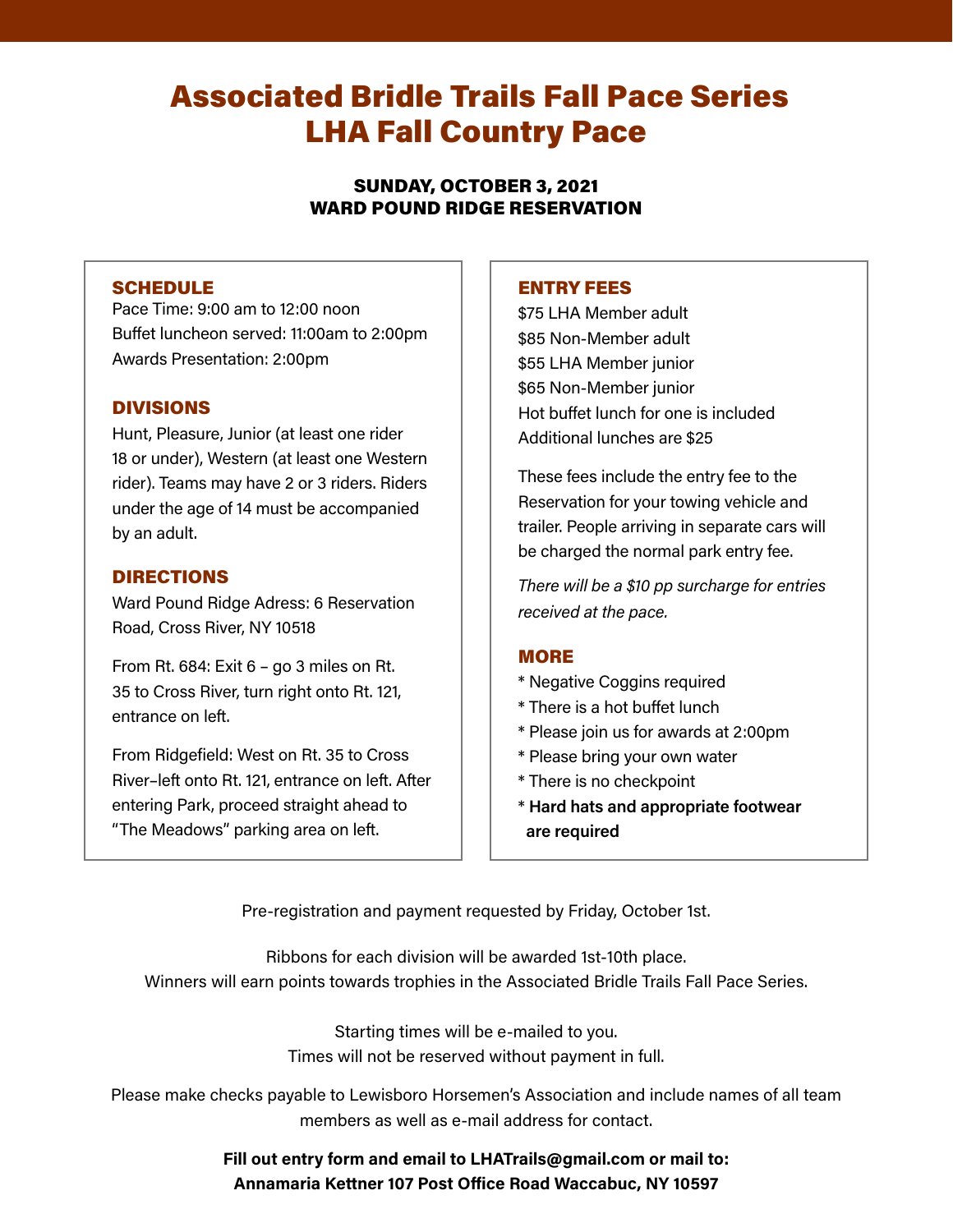# LHA FALL PACE ENTRY FORM

#### **SUNDAY, OCTOBER 3, 2021**

ENTRY FEES: \$75 Adult Member | \$85 Adult Non-member | \$55 Junior member | \$65 Junior Non member \$25 Lunch for non-riders (\$15 twelve and under)

## RIDER 1

| Name                                                          |         |                   |         |                   |         |  | Amount (\$)                      |  |  |                     |  |
|---------------------------------------------------------------|---------|-------------------|---------|-------------------|---------|--|----------------------------------|--|--|---------------------|--|
| <b>Address</b>                                                |         |                   |         |                   |         |  |                                  |  |  |                     |  |
| Email                                                         |         |                   |         | Phone             |         |  |                                  |  |  |                     |  |
| Membership                                                    | $\circ$ | Member<br>$\circ$ |         | Junior Member     |         |  | <b>Desired Team</b>              |  |  |                     |  |
|                                                               | O       | Non Member        | $\circ$ | Junior Non Member |         |  | <b>Start Time</b>                |  |  |                     |  |
|                                                               |         |                   |         |                   |         |  |                                  |  |  |                     |  |
| Signature of the Rider or Legal Guardian if Rider is Under 18 |         |                   |         |                   |         |  |                                  |  |  |                     |  |
| <b>RIDER 2</b>                                                |         |                   |         |                   |         |  |                                  |  |  |                     |  |
| Name                                                          |         |                   |         |                   |         |  | Amount (\$)                      |  |  |                     |  |
| <b>Address</b>                                                |         |                   |         |                   |         |  |                                  |  |  |                     |  |
| Email                                                         |         |                   |         | Phone             |         |  |                                  |  |  |                     |  |
| Membership                                                    |         | O Member          |         | O Junior Member   |         |  | O Non Member O Junior Non Member |  |  |                     |  |
| Signature of the Rider or Legal Guardian if Rider is Under 18 |         |                   |         |                   |         |  |                                  |  |  |                     |  |
| <b>RIDER 3</b>                                                |         |                   |         |                   |         |  |                                  |  |  |                     |  |
| Name                                                          |         |                   |         |                   |         |  | Amount (\$)                      |  |  |                     |  |
| Address                                                       |         |                   |         |                   |         |  |                                  |  |  |                     |  |
| Email                                                         |         |                   |         | Phone             |         |  |                                  |  |  |                     |  |
| Membership                                                    | $\circ$ | Member            |         | O Junior Member   | $\circ$ |  | Non Member                       |  |  | O Junior Non Member |  |
|                                                               |         |                   |         |                   |         |  |                                  |  |  |                     |  |
| Signature of the Rider or Legal Guardian if Rider is Under 18 |         |                   |         |                   |         |  |                                  |  |  |                     |  |

### LIABILITY WAIVER

*I understand that horseback riding and riding along trails and other outdoor areas including riding over fences, walls, jumps and other outdoor obstacles and steep and rough terrain is a high risk activity and am participating at my own risk. I hereby assume this risk and further do hereby release and hold harmless Lewisboro Horsemen's Association officers, the organizer and committee, officials, their officers, agents, employees, hosts and volunteers, the County of Westchester, Ward Pound Ridge Reservation and the organizers of the Associated Bridle Trails Fall Pace Series from all liability for negligence resulting in accidents, damage, injury or illness to myself and to my property, including the horse(s) which I ride.*

# COVID-19 NOTICE

*I agree not to attend if I am feeling ill or exhibiting symptoms of COVID-19 ([found a](https://www.cdc.gov/coronavirus/2019-ncov/symptoms-testing/symptoms.html)t www.cdc.gov).*